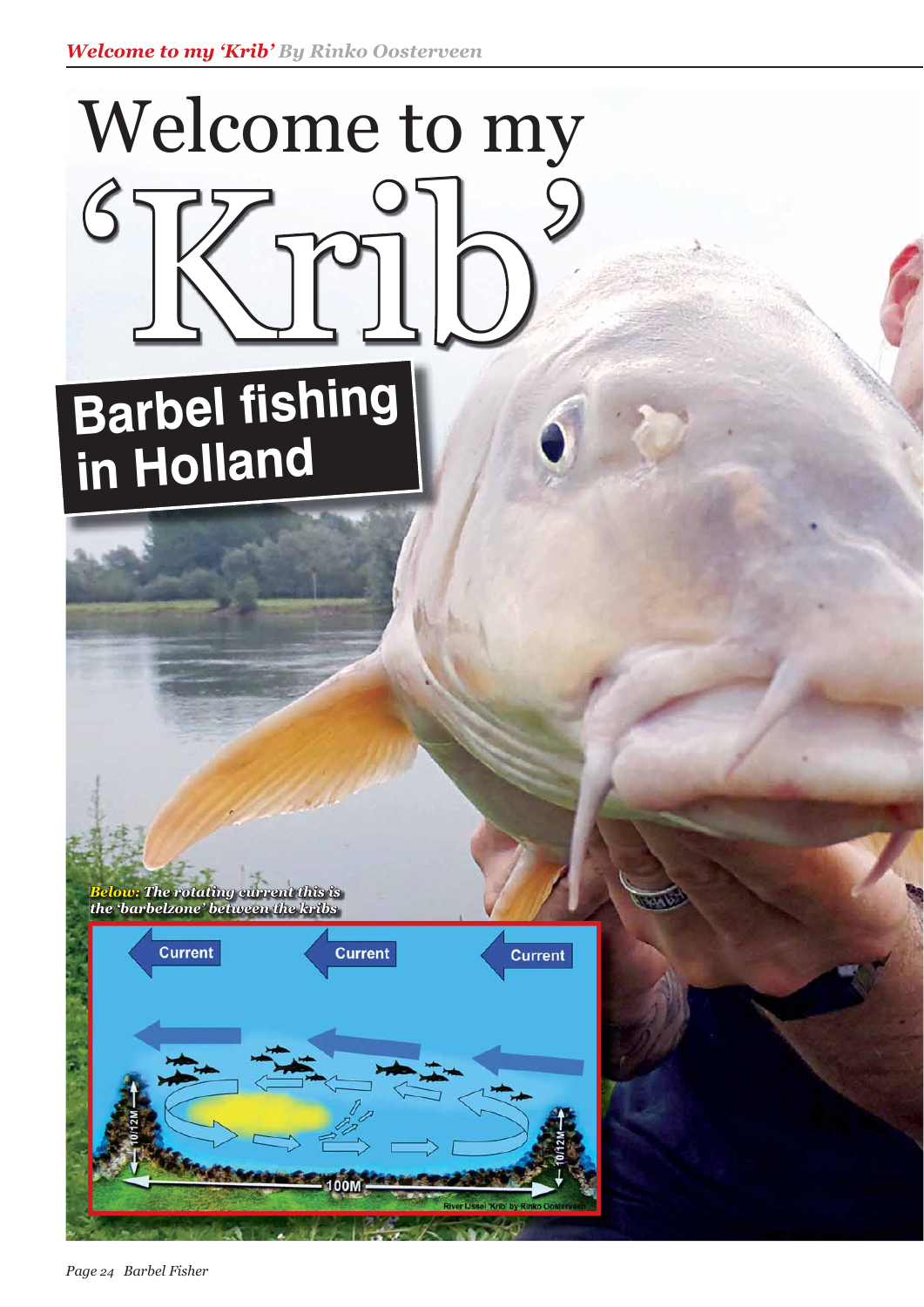## My name is Rinko Oosterveen and I was born and raised in Zwolle, Holland. This city is situated on the beautiful river IJssel.

**The River Ijssel, sometimes called Gelderse IJssel is a branch of the Rhine and is situated in the Dutch provinces of Gelderland and Overijssel.** 

 It is 125km long and flows from Westervoort, east of the city of Arnhem until it discharges into the IJsselmeer (Lake IJssel).

 The width of the IJssel is between 70 and 140 meters and if this river is flooded we cannot fish for barbel from our kribs . It is possible that the level of the river is 5 meters higher than normal level.

 The average speed (normal water level) of the flowing water is about  $3-5$ km/hour.

 The IJssel is one of the three major distributary branches into which the Rhine divides itself shortly after crossing the German-Dutch border, the other two being the

**CONTRACTOR** 

Nederrijn and Waal.

 In the Netherlands the barbel population decreased enormously between 1945 and 1980, but since the early 1990s is on the increase again.

 In recent years it has also become possible to target barbel in many of the larger Dutch rivers.

Since I caught my first barbel on this river, barbus barbus has become my passion; in 2007 I caught the then Dutch barbel record of 85cm and 6.3kg (13lb 9ozs). In the Netherlands we have the strange habit of measuring records in length, and not in weight. Don't ask me why?

 Also, in 2007 I started setting up a barbel website, as there was not a great deal to be found on the internet about barbel fishing in Holland.

 My website, 'The Dutch Barbel Site', www.barbeel. com, designed to give

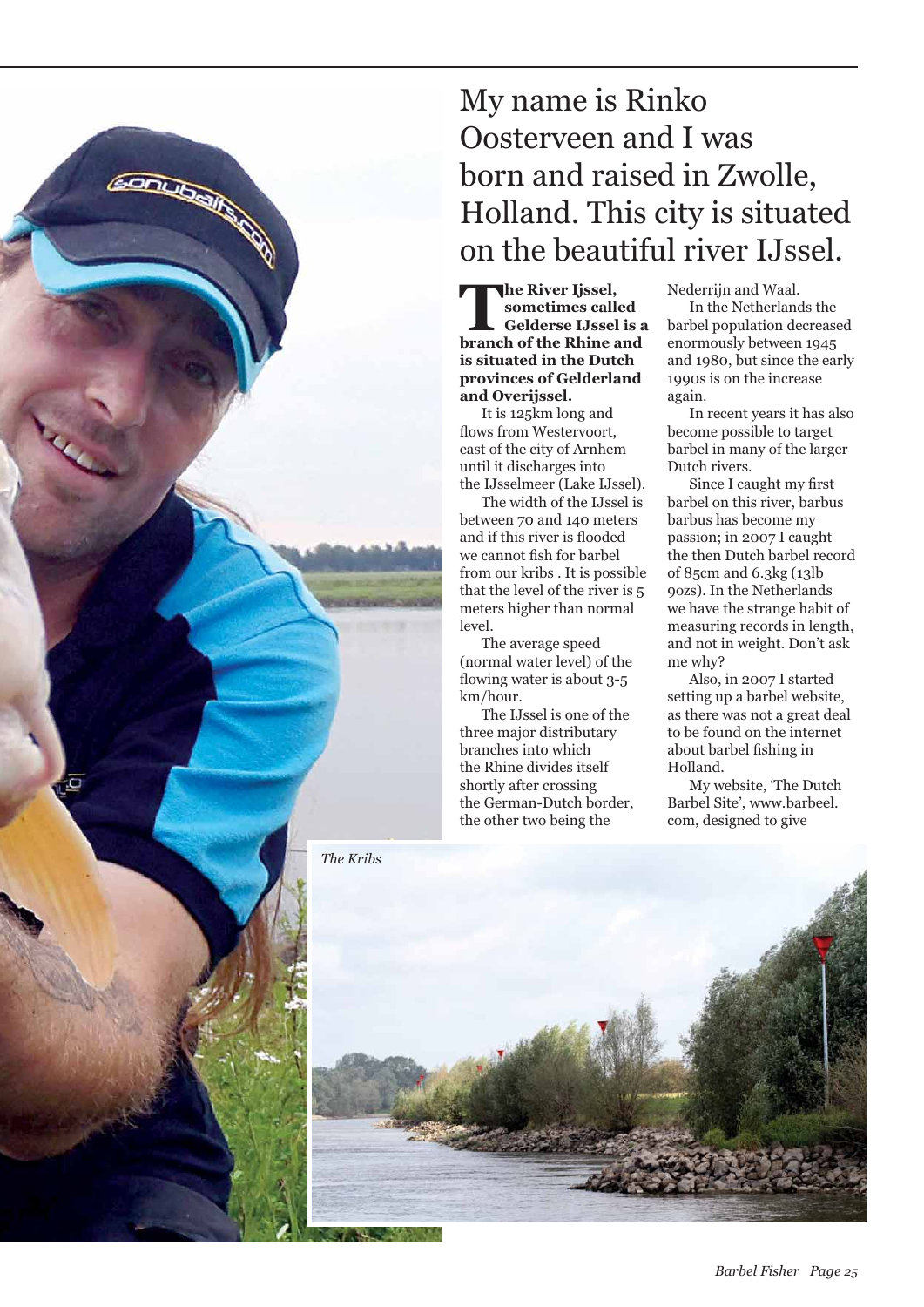information and to exchange the experiences of other barbel fishermen, or visiting anglers to Holland.

 On the website there is an explanation of a handling code for barbel in Holland, this code is similar to the Barbel Society Handling Code.

 There were many people who didn't know how to handle a barbel after a powerful and exhausted fight from this fish. Nowadays I see that following the code has been very effective, as almost every barbel angler is now using an unhooking mat, and now knows how to let the barbel recover.

 We aid recovery at the head of the krib where the current is strong and full of oxygen. I use a latex coated landing net with a long strong steel handle like the Korum Powerstick. Watch out on the kribs though, when they are wet from the rain they are very slippery!

Barbel fishing in the Netherlands is increasingly popular, the catches are getting better and better, also bigger and heavier, very promising for the future.

 In 2010 I caught a serious barbel again, also with a length of 85cm, but this one was much heavier 7.2g (15lb 9ozs).

 The tackle companies are realising that the market for barbel fishing is getting bigger in Holland, and of course all the good barbel tackle comes from the UK.

 We have learned a great deal from English barbel master Ade Kiddell. Ade helped out a few serious barbel fishermen in Holland, by giving advice of his years of barbel experience. Nowadays we see a lot of his techniques on almost every krib. Not only on the IJssel but also on the Waal.

 Ade is the real barbel pioneer of the big rivers in Holland; I think I can speak for all Dutch barbel anglers in that respect.

 Fishing for barbel in Holland on the big rivers is



not very easy, on the IJssel there are many differences in the riverbed, some are of gravel, others with sand and clay, and some are full of mussels.

 On the bed there are also are many large rocks, in some places you cannot fish because you're line is snagged on almost every cast.

 On an outside bend of the river is where we search for the good barbel spots

preferably with a clean bed of gravel and we fish from 'kribs'.

 There is not an English word for this but I try to explain what a 'krib' is. It is a dam (breakwater? Ed) to slow down the current of the river. On almost every bend there are a few kribs for this purpose.

The length of the kribs on the IJssel are between 50-100 meters long and between them there is a